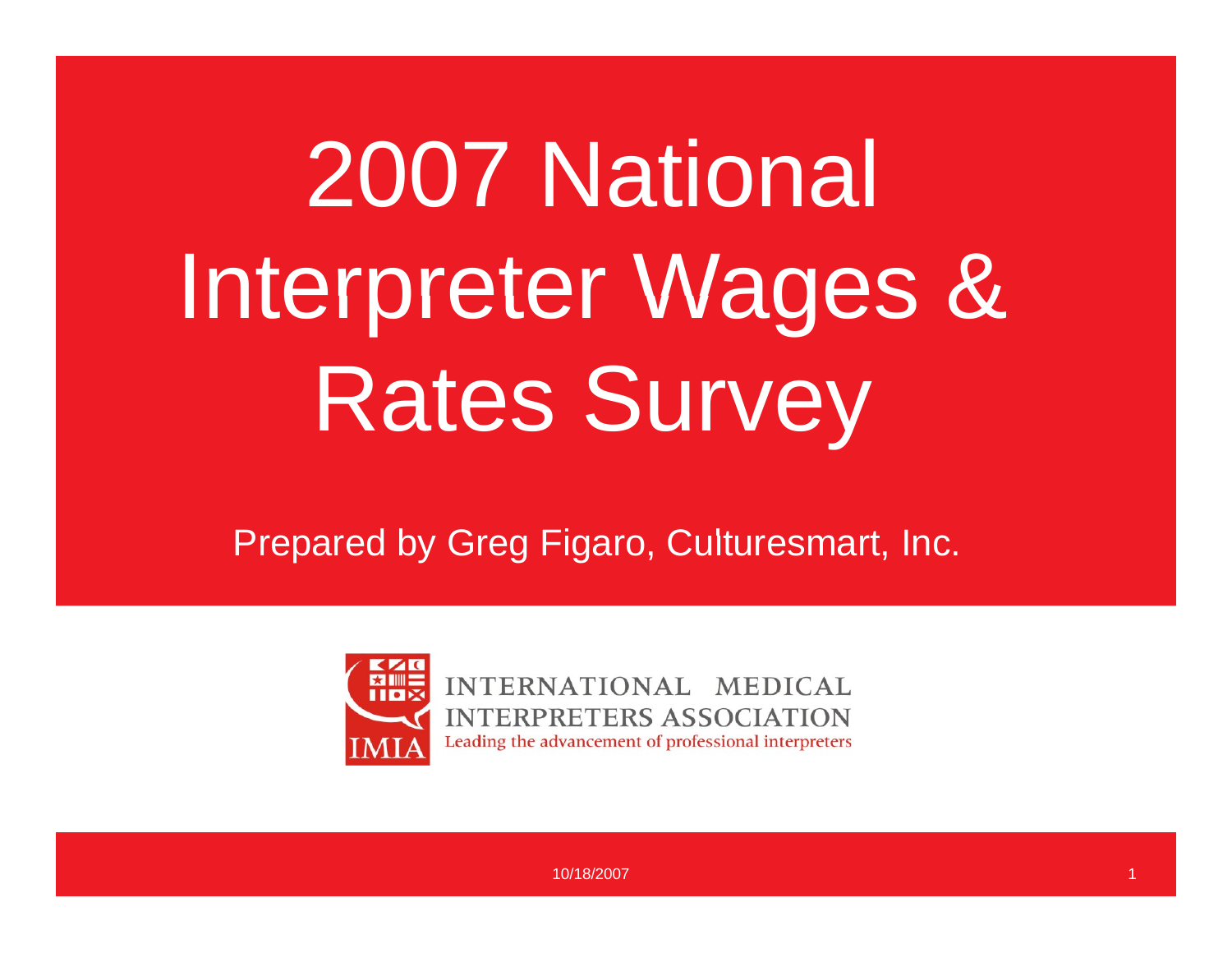#### Number of Survey Respondents by State

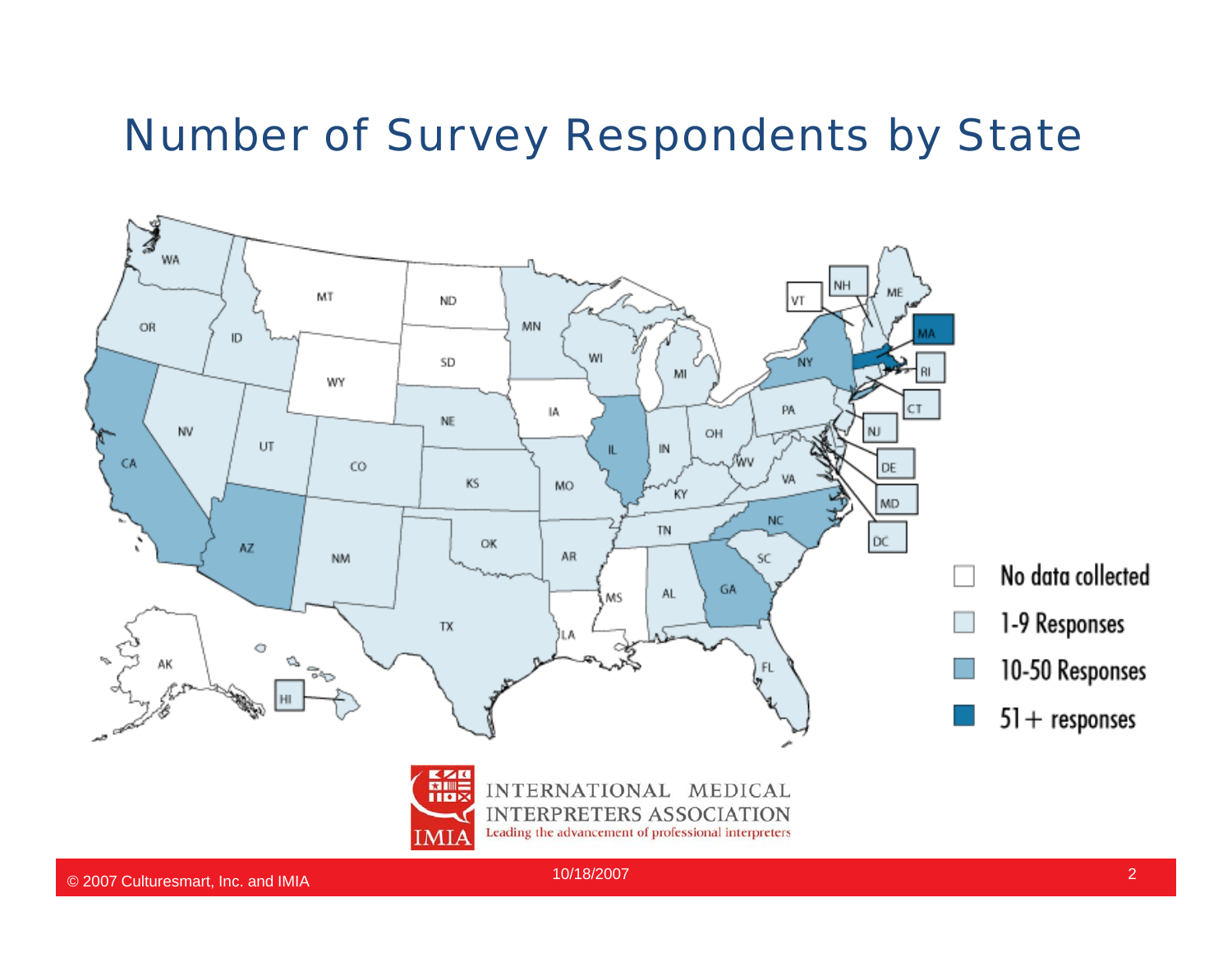

#### 30% All Other States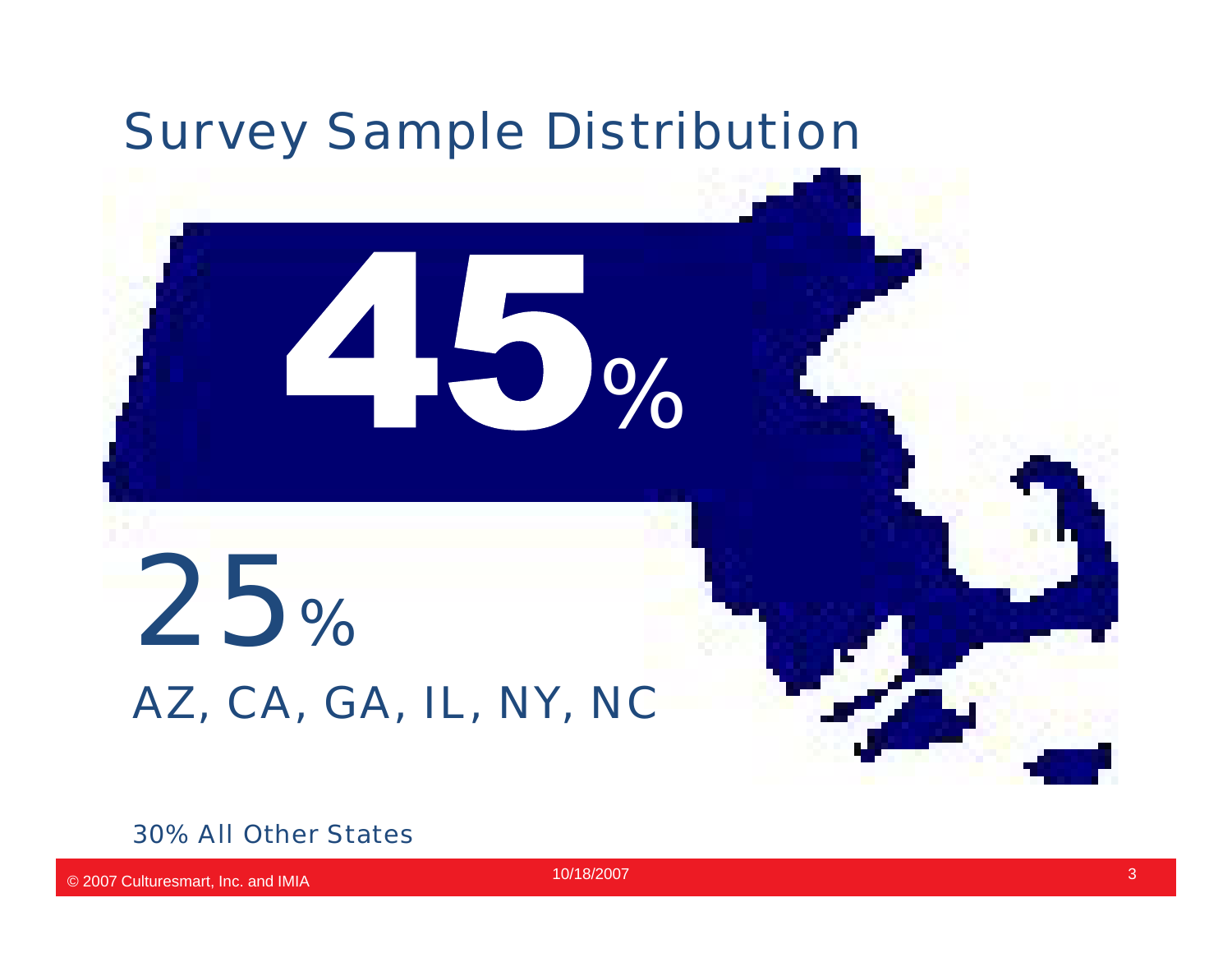### Survey Sample

▶ 395 interpreter and interpreting services administrator respondents of email invitation sent to IMIA members, NCIHC Listserv, CLAS Listserv and others. Respondents represent 42 U.S. states, with highest representation from MA (n=175). Twelve language groups represented with highest concentration in Spanish (n=244). Sixty-three percent of respondents are IMIA members.

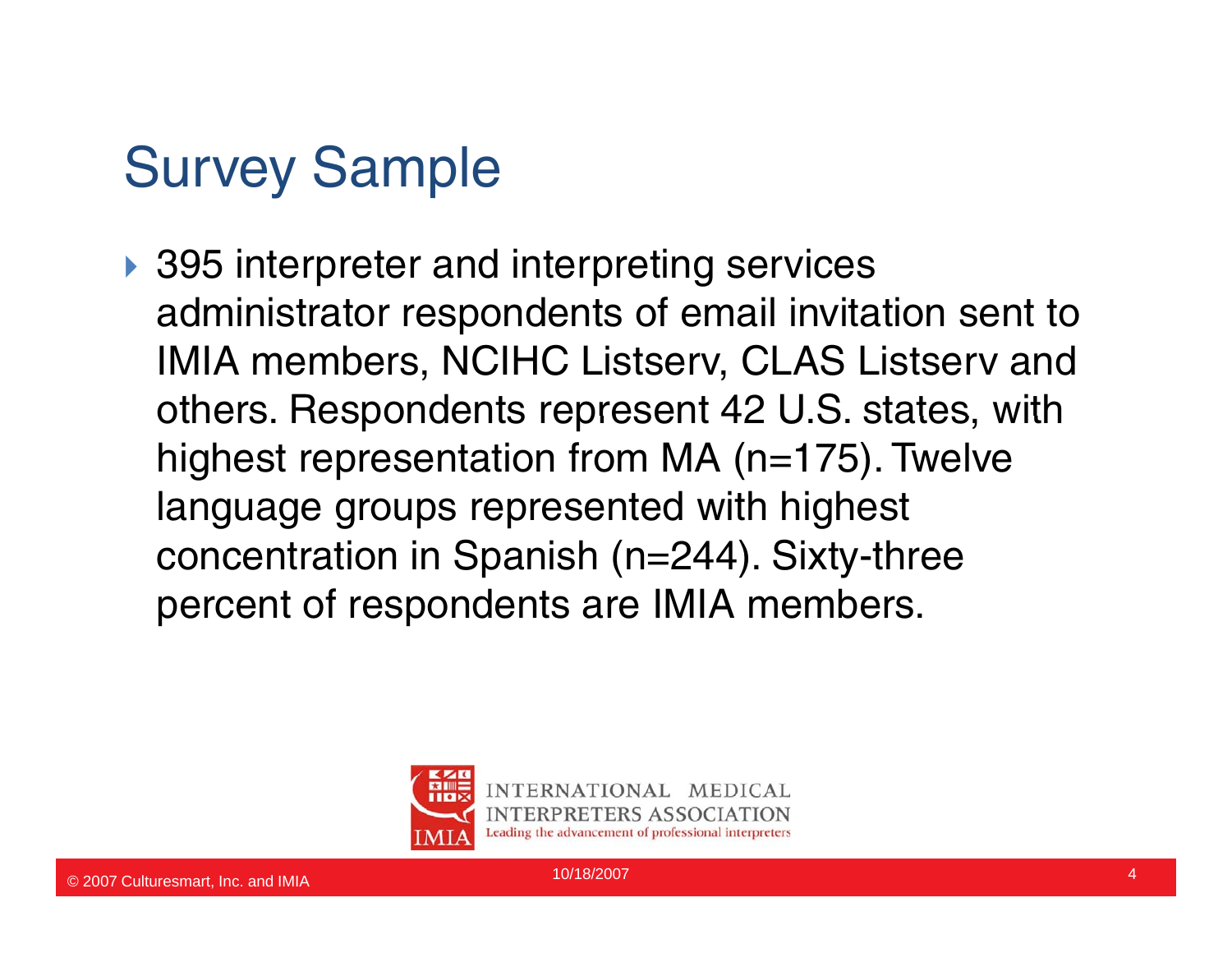# 82% Women \$ 62% Latino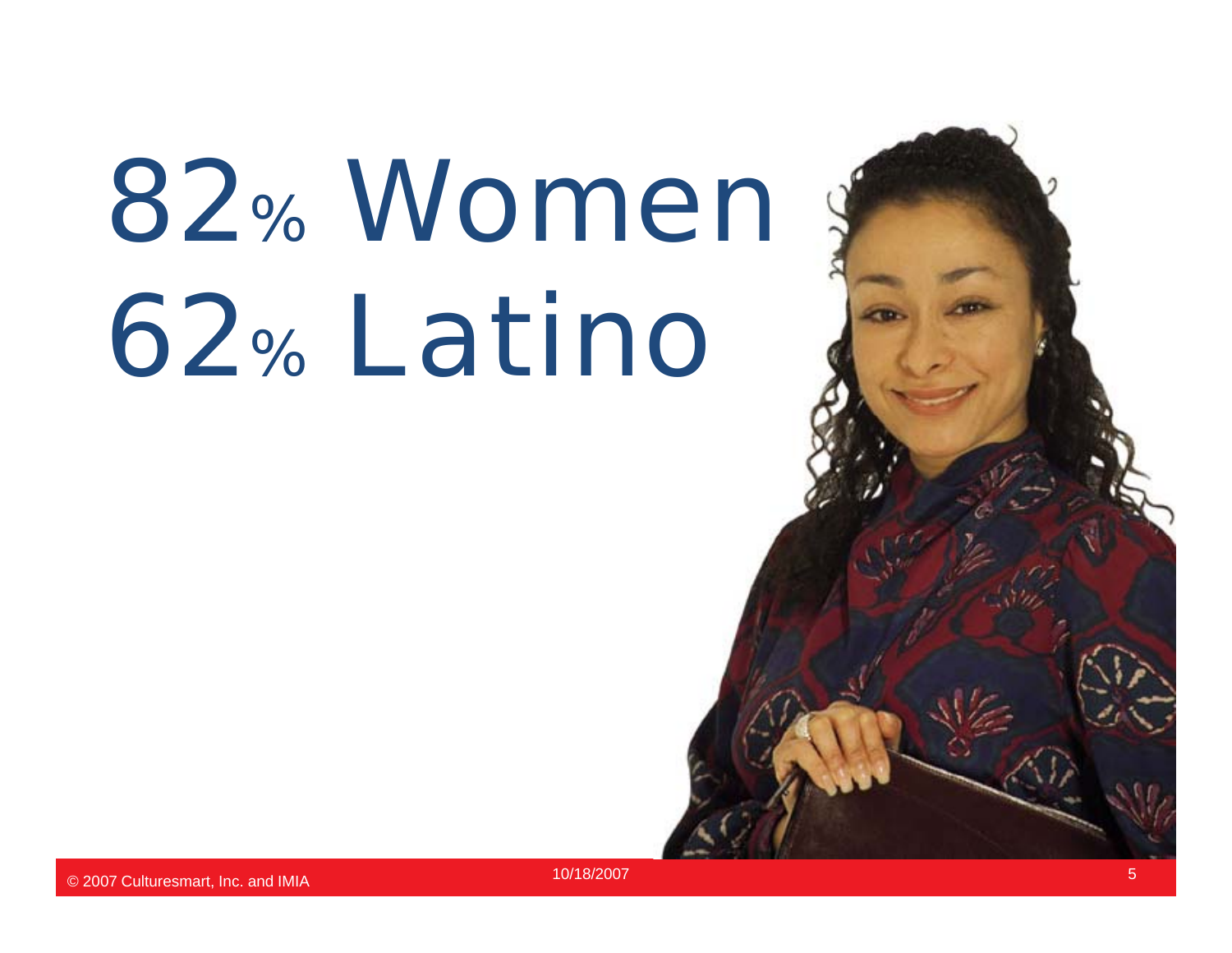

#### IMIA Membership

**Other Respondents:** › NCIHC› CLAS› Other

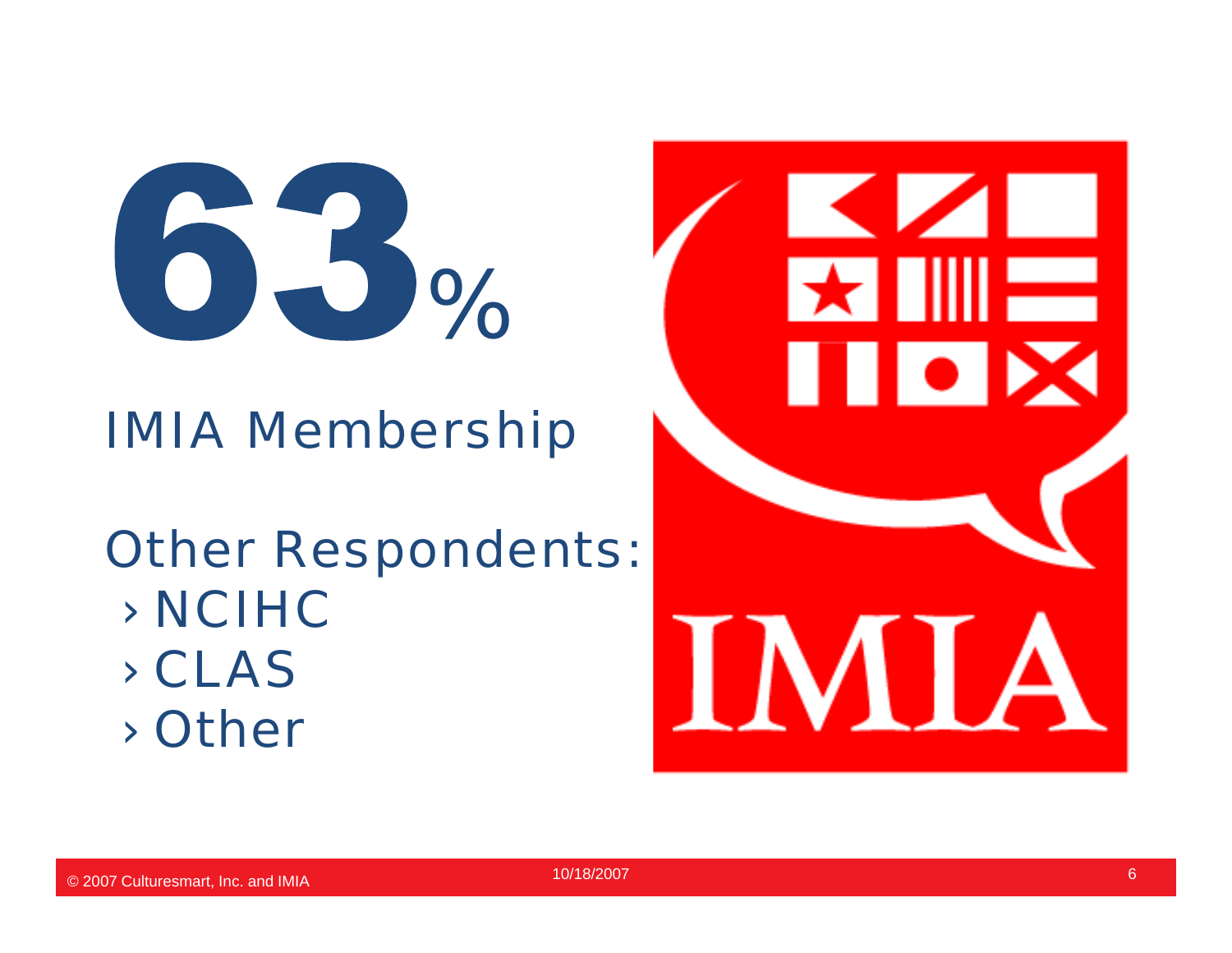## Staff Medical Interpreter Hourly Wages

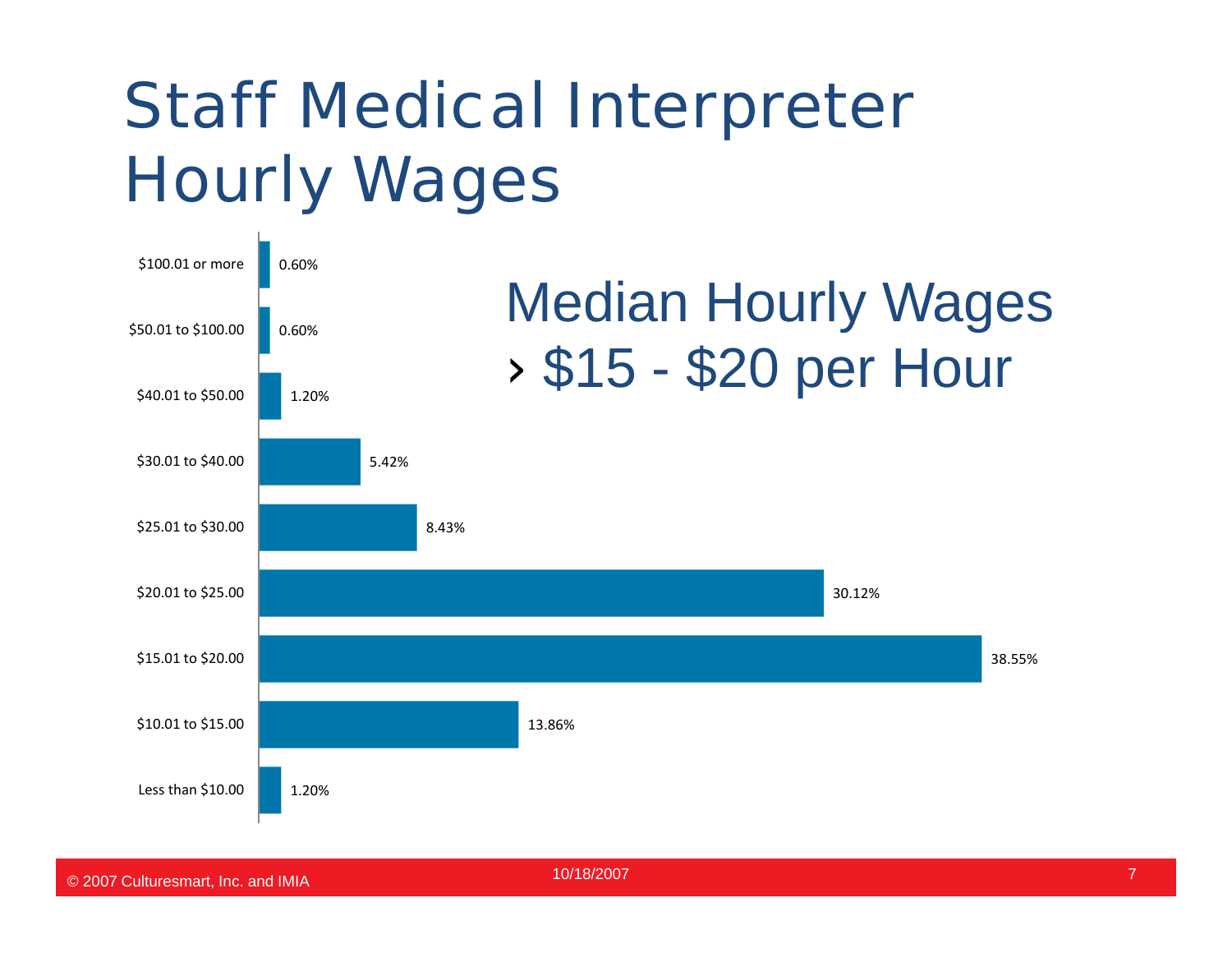### **Per Diem / Contractor Medical Interpreter Hourly Rate**



10/18/2007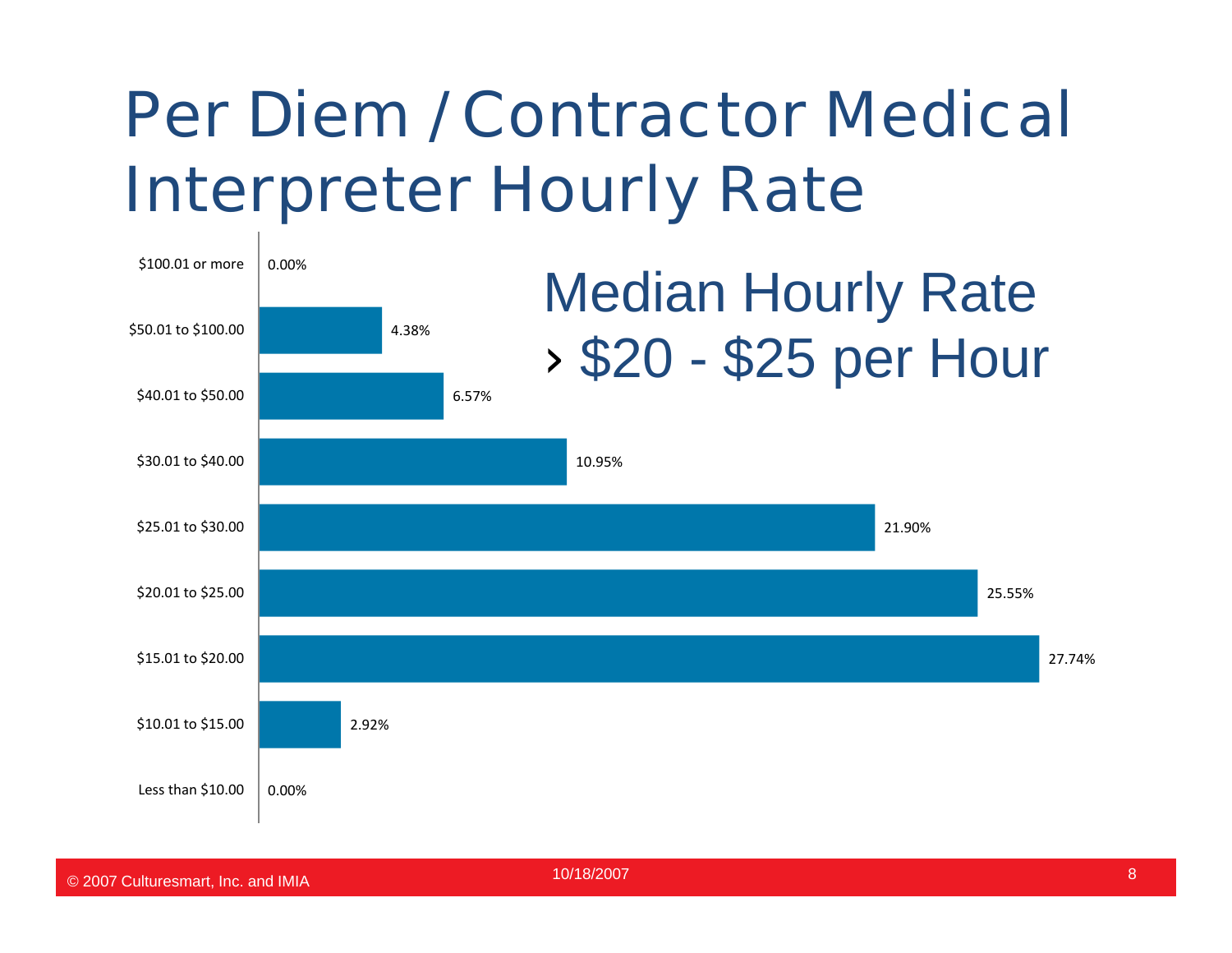## Administrators by Job Title

 46% of Administrator Respondents are **Coordinators** 



46%